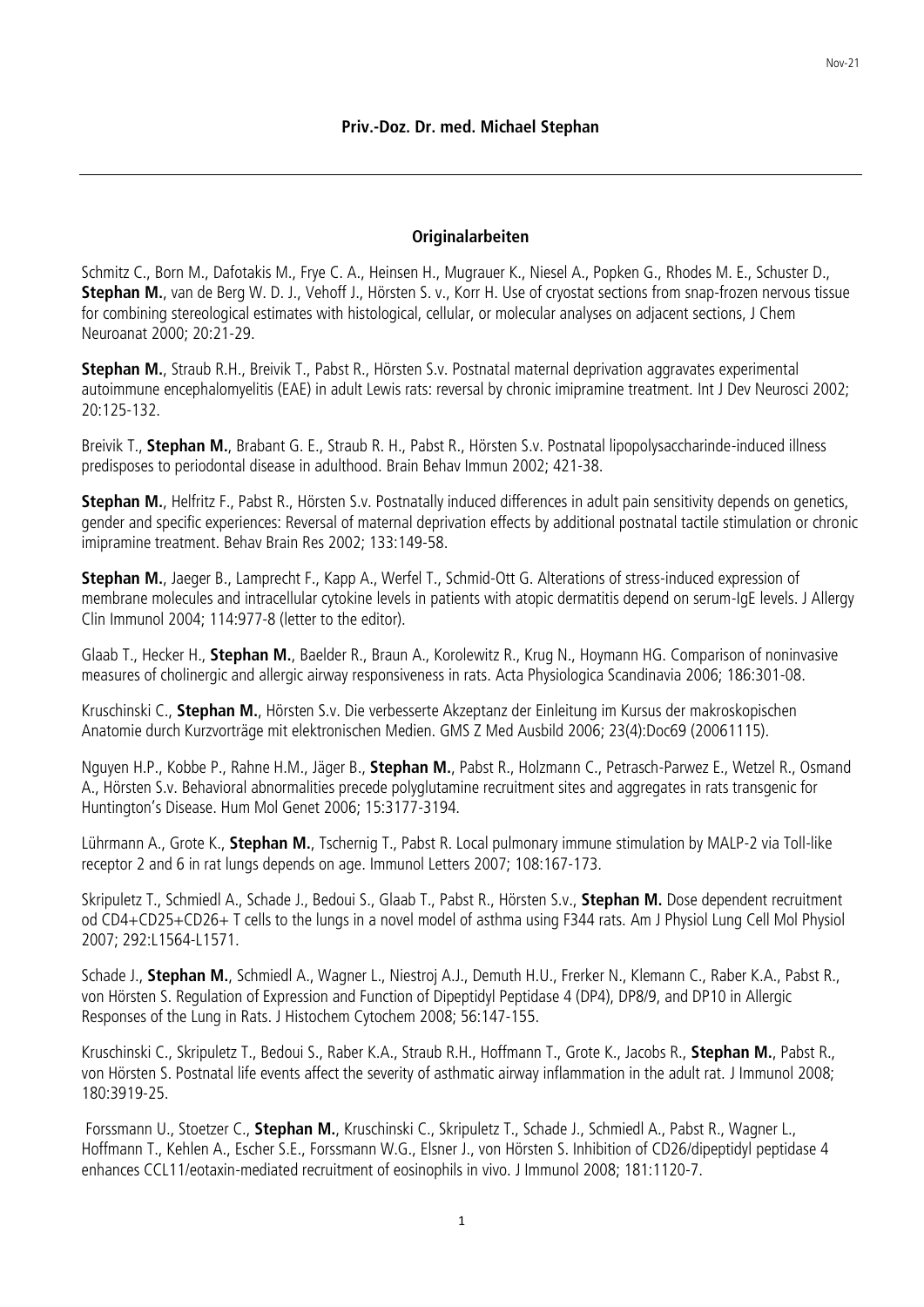Bode F.J.\*, **Stephan M.**\*, Suhling H., Pabst R., Straub R.H., Raber K.A., Bonin M., Nguyen H.P., Riess O., Bauer A., Sjober C., Petersén Å, von Hörsten S. Sex differences in a transgenic rat model of Huntington's disease: decreased 17ß-estradiol levels correlate with reduced numbers of DARPP32+ neurons in males. Hum Mol Genet 2008; 17:2595-609.

Klemann C., Schade J., Pabst R., Leitner S., Stiller J., von Hörsten S., **Stephan M.** CD26 (DPP4)-deficiency alters thymic emigration patterns and leukocyte subsets in F344-rats age-dependently. Clin Exp Immunol 2009; 155:357-65.

Frerker N., Raber K.A., Bode F., Skripuletz T., Nave H., Pabst R., **Stephan M.**, Schade J., Horn R., Wedekind D., Jacobs R., Jörns A., Straub R.H., Johannes S., Hoffmann T., Wagner L., Demuth H.U., von Hörsten S. Protection against obesity in speed congenic DA rats lacking dipeptidyl peptidase 4 is associated with behavioral and immune alterations. Clin Chem Lab Med 2009; 47:275-87.

Schmid-Ott G., Jaeger B., Boehm T., Langer K., **Stephan M.**, Raap U., Werfel T. Immunological effects of stress in psoriasis. Brit J Dermatol 2008; Br J Dermatol 2009; 160(4):782-5.

Schefzyk M., Bruder M., Schmiedl A., **Stephan M.**, Braun A., Kapp A., Wedi B., Raap U. Eosinophil granulocytes: functional differences of a new isolation kit compared to the isolation with anti-CD16-conjugated MicroBeads. Exp Dermatol 2009; 18(7):653-5.

Schade J., Schmiedl A., Kehlen A., Veres T., **Stephan M.**, Pabst R., von Hörsten S. Airway-specific recruitment of T cells is reduced in a CD26-deficient F344 rat substrain. Clin Exp Immunol 2009; 158(1):133-42.

Bode F.J., **Stephan M.**, Wiehager S., von Hörsten S., Bauer A., Petersen A. Circadian changes in a Huntington's disease rat correlate with a reduction of hypothalamic alpha2-receptors. Behav Brain Res. 2009; 205(1):175-82.

Buchenauer T., Behrendt P., Bode F.J., Horn R., Brabant G., **Stephan M.**, Nave H. Diet-induced obesity alters behavior as well as serum levels of corticosterone in F344 rats. Physiol Behav 2009; 98(5):563-9.

Schade J., Schmiedl A., **Stephan M.**, Pabst R., von Hörsten S. Transferred T cells preferentially adhere in the BALT of CD26 deficient recipient lungs during asthma. Immunobiol 2010; 215(4):321-31.

Kandasamy M., Couillard-Despres S., Raber K.A., **Stephan M.**, Winner B., Kohl Z., Rivera F.J., Riess O., Bogdahn U., Winkler J., von Hörsten S., Aigner L. Stem cell quiescence in the hippocampal neurogenic niche is associated with elevated TGF-beta signaling in an animal model of Huntington's disease J Neuropathol Exp Neurol. 2010; 69(7):717-28.

Skripuletz T., Kruschinski C., Pabst R., von Hörsten S., **Stephan M.** Postnatal experiences influence the behavior in adult male and female Fischer and Lewis rats. Int J Dev Neurosci. 2010; 28(7):561-71.

Behrendt P, Buchenauer T, Horn R, Brabant G, Jacobs R, Bode F, **Stephan M**, Nave H. Diet-induced obesity, exogenous leptin-, and MADB106 tumor cell challenge affect tissue leukocyte distribution and serum levels of cytokines in F344 rats. Endocrine. 2010; 38(1):104-12.

Nguyen H.P., Björkvist M., Bode F.J., **Stephan M.**, von Hörsten S. Serum levels of a subset of cytokines show high interindividual variability and are not altered in rats transgenic for Huntington´s disease. [<http://www.ncbi.nlm.nih.gov/pubmed/20981129>](http://www.ncbi.nlm.nih.gov/pubmed/20981129) PLoS Curr. 2010;2:RRN1190.

Schmiedl A., Krainski J., Schwichtenhöfel F., Schade J., Raber K.A., Zscheppang Z., Beekmann T., Acevedo C., Wedekind D., Pabst R., von Hörsten S, **Stephan M.** Reduced inflammation in CD26/DPP4-deficient F344 rats after OVA-challenge is associated with altered expression of pulmonary surfactant proteins Clin Exp Allergy. 2010; 40(12):1794-808.

**Stephan M.**, Radicke A., Leutloff S., Schmiedl A., Pabst R., von Hörsten S., Dettmer S., Lotz J., Nave H. "Dipeptidyl peptidase IV (DPP4)-deficiency attenuates diet-induced obesity in rats: possible implications for the hypothalamic neuropeptidergic system", Behav Brain Res. 2011; 216(2):712-8.

Tasic T., Bäumer W. Schmiedl A., Schwichtenhövel F., Pabst R., Raap U., von Hörsten S., **Stephan M.** Dipeptidyl Peptidase IV (DPP4)-deficiency increases Th1-driven allergic contact dermatitis. Clin Exp Allergy 2011; 41:1098-107.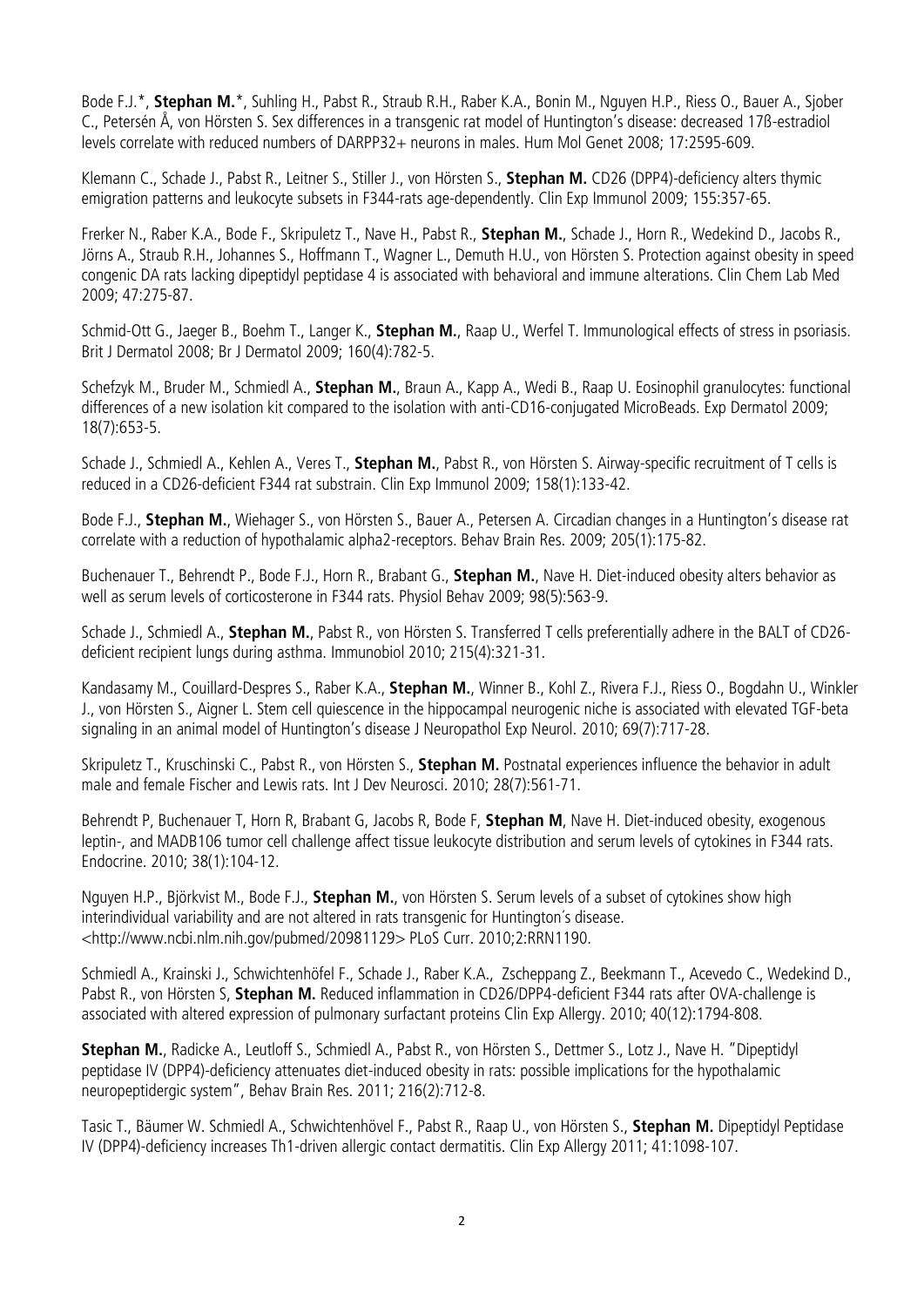Jasper S., **Stephan M.**, Al-Khalaf H, Rennekampff HO, Vogt PM, Mirastschijski U. Too little appreciation for great expenditure? Workload and resources in ICUs. Int Arch Occup Environ Health. 2012; 10:753-61.

Karst M., Jasper S., **Stephan M.** Diagnostik und Therapie chronischer Schmerzsyndrome. Psychother Psych Med 2012; 62: 320-330.

**Stephan M.,** Suhling H., Schade J., Wittlake M., Tasic T., Klemann C., Pabst R., Jurawitz M.C., Raber K.A., Hoymann H.G., Braun A., Glaab T., Hoffmann T., Schiedl. A., von Hörsten S. Effects of dipeptidyl-peptidase 4 inhibition in an animal model of experimental asthma: a matter of dose, route and time. Physiol Rep. 2013; 1(5):e00095. doi: 10.1002/phy2.95

Hupa K.L., Schmiedl A., Pabst R., von Hörsten S., **Stephan M.** Maternal deprivation decelerates postnatal morphological lung development of F344 rats. The anatomical record 2014; 297:317-26.

Tasic T., **Stephan M.,** von Hörsten S., Pabst R., Schmiedl A. Differential OVA-induced pulmonary inflammation and unspecific reaction in Dark Agouti (DA) rats contingent on CD26/DPPIV deficiency. Immunobiology; doi: 10.16/j.imbio.2014.07.007.

Fischer M.J., **Stephan M.,** Kielstein H., Rahne H., Nugraha B., Gutenbrunner C., Ro J.Y., Svensson P. Functions oft he temporomandibular system in extracranial chronic pain conditions: modulatory effects on nocifensive behavior in an animal model. J Manipulative Physiol Ther 2014; 37: 485-93.

Kandasamy M., Rosskopf M., Wagner K., Klein B., Couillard-Despres S., Reitsamer H.A., **Stephan M.,** Nguyen H.P., Riess O, Bogdahn U., Winkler J., von Hörsten S., Aigner L. Reduction in subventricular zone-derived olfactory bulb neurogenesis in a rat model of Huntington's disease is accompanied by reactive neuroblastosis in the striatum. PLOS ONE 2015; 10(2):e0116069.

Abeling B., Müller A., **Stephan M.**, Pollmann I., de Zwaan M. Negative Effekte von Psychotherapie: Häufigkeit und Korrelate in einer klinischen Stichprobe. Psychother Psychosom Med Psychol. 2017; doi: 10.1055/s-0043-117604.

Siebzehnrubl, F., Raber, K., Urbach, Y., Schulze-Krebs, A., Canneva, F., Moceri, S., Habermeyer, J., Achoui, D., Gupta, B., Steindler, D., **Stephan, M.,** Nguyen, H.P., Bonin, M., Riess, O., Bauer, A., Aigner, L., Couillard-Despres, S., Paucar, M., Svenningsson, P., Osmand, A., Andreew, A., Zabel, C., Weiss, A., Kuhn, R., Moussaoui, S., Blockx, I., Van der Linden, A., Cheong, R., Roybon, L., Petersén, A., von Hörsten, S.. Early postnatal behavioral, cellular and molecular changes in models of Huntington disease are reversible by HDAC inhibition. Proc Natl Acad Sci 2018;115(37):E8765-E8774.

Wagener I., Jungen M., von Hörsten S., **Stephan M.**, Schmiedl A. Postnatal morphological lung development of wild type and CD26/DPP4 deficient rat pups in dependency of LPS exposure. Ann Anat 2019; doi: 10.1016/j.aanat.2019.151423.

Zientara A., **Stephan M.**, von Hörsten S., Schmiedl A. Differential severity of LPS-induced lung injury in CD26/DPP4 positive and deficient F344 rats. Histol Histopathol. 2019;34(10):1151-1171.

Wagener I., Jungen M., von Hörsten S., **Stephan M**., Schmiedl A. [Postnatal morphological lung development of wild type](https://pubmed.ncbi.nlm.nih.gov/31654734/)  [and CD26/DPP4 deficient rat pups in dependency of LPS exposure.](https://pubmed.ncbi.nlm.nih.gov/31654734/) Ann Anat. 2020; 229:151423.

Schmiedl A., Wagener I., Jungen M., von Hörsten S., **Stephan M**. Lung development and immune status under chronic LPS ex 1 posure in rat pups with and without CD26/DPP4 deficiency. Cell Tissue Res 2021: in press.

Borgolte A., Roy M., Sinke C., Wiswede D., **Stephan M.**, Bleich S., Münte T.F., Szycik G. Enhanced attentional processing during speech perception in adult high-functioning autism spectrum disorder: an ERP-study. Neuropsychologica (in press).

<sup>--------------------------------------------------------------------------------</sup>

<sup>\*</sup> both authors contributed equally as first authors